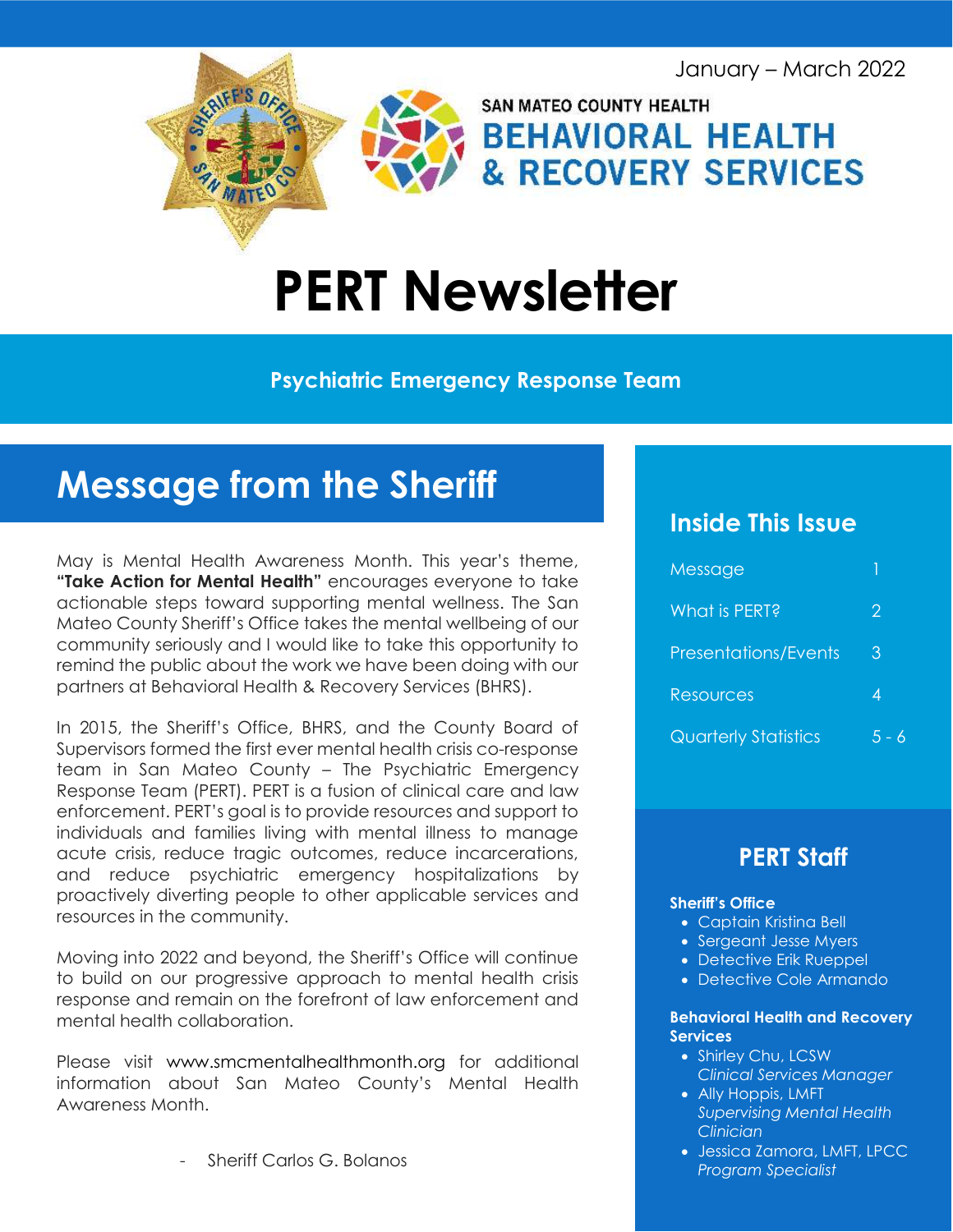I

## What is PERT?

BHRS and the Sheriff's Office were the first in the county to establish a co-response model back in 2015. One detective and one clinician were assigned to follow up on all Sheriff's Office cases where mental illness was suspected to be a factor. In 2019, the county dedicated additional resources to PERT due to the large number of cases that were being referred to the team. The team was doubled to two detectives and two clinicians to provide more support to individuals and families within the Sheriff's Office jurisdiction who were struggling with mental health and/or substance use.

With the increase in size, PERT was able to create a new process for deputies to proactively refer individuals struggling with their mental health. PERT was also able to begin carrying a caseload and currently works to close gaps throughout the mental health and criminal justice systems. PERT develops strategic action plans to assist clients with connecting with treatment, interfacing with county programs, community organizations, law enforcement, jail and juvenile hall, courts, and re-entry programs such as probation, mental health court, and parole.

PERT is part of the Sheriff's Office Crisis Negotiation Unit (CNU) in a consultative role. CNU is an on-call unit comprised of staff from the Sheriff's Office, Belmont Police Department, and East Palo Alto Police Department. The team responds to crises throughout the county and consists of trained negotiators who work to resolve some of the most difficult, dangerous, and volatile crisis calls.

With the additional staffing, PERT also began to provide and develop trainings to our allied agencies and partners. The Sheriff's Office has been facilitating the quarterly Crisis intervention Training (CIT) since 2005, which provides training to county law enforcement agencies, dispatchers, and AMR medics. In 2019, PERT began developing the Enhanced Crisis Intervention Training program (ECIT), which rolled out in January 2021 and is held quarterly. ECIT builds on the foundation of the CIT program and focuses on de-escalation strategies and techniques at all stages of our 911 crisis call response.

PERT is a regional leader when it comes to crisis response and is sought after to provide training to new teams. While developing their teams, representatives from Belmont Police Department, Santa Clara Police Department, San Jose Police Department, Santa Clara County Sheriff's Office, and Palo Alto Police Department met with PERT for advice, guidance, and best practices when starting law enforcement crisis response teams.

In November 2021, PERT and BHRS Supervising Mental Health Clinician, Ally Hoppis, developed and facilitated a 32-hour training for the new Community Wellness Crisis Response Team (CWCRT) for StarVista. CWCRT is a pilot program in four cities (Daly City, South San Francisco, San Mateo, and Redwood City) where a clinician responds with officers to calls that a have a mental health component. During the 4-day training, the clinicians learned about working with law enforcement, disengagement, crisis intervention, and community resources.

PERT looks forward to continuing our collaboration with allied agencies, community organizations, and families as we work toward the common goal of supporting our community members struggling with mental illness.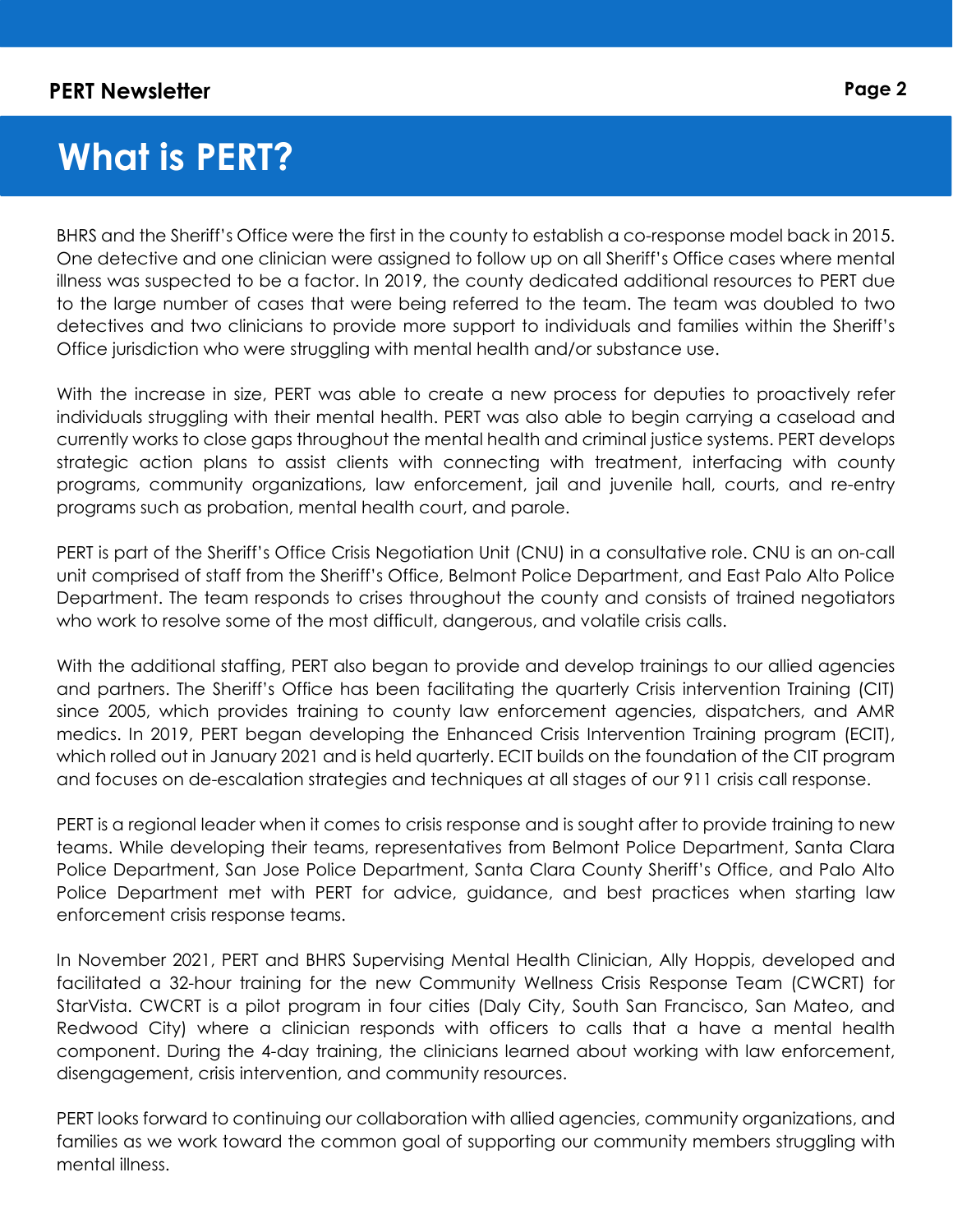## Presentations/Events

PERT met with the **Coastside BHRS team** in January 2022 to introduce PERT and answer questions about crisis response and resources for clients. The Coastside BHRS team provides mental health services to both youth and adults from the entire coast.

In March 2022, the San Mateo County Board of Supervisors in collaboration with the Giffords Law Center hosted "Getting Guns off the Street: Firearm relinquishment in San Mateo County." This event was held at the Regional Operations Center (ROC) at 501 Winslow Street in Redwood City. The forum drew state Attorney General Rob Bonta and focused on keeping guns out of the hands of individuals subject to domestic violence and other restraining orders, or are convicted or pending trial for serious crimes. A PERT Detective supported this event as a panelist in two of the breakout sessions: Restraining Order 101, and San Mateo County Domestic Violence Restraining Order Process Past & Present.

CIT continues to be facilitated by the Sheriff's Office and NAMI, and the  $45<sup>th</sup>$  CIT training course was held in March 2022.

PERT participated in the San Mateo County 2022 One Day Homeless Count. The purpose of the One Day Homeless Count and Survey is to gather information to help the community understand homelessness in San Mateo County. This is one data set, among others, that provides information for effective planning of services to assist people experiencing homelessness and people at risk of homelessness.

#### CARES Training

In March, PERT developed an 8-hour training course for the new Crisis Assistance Response and Evaluation Services (CARES) Program staff from El Centro as well as staff from the City of Half Moon Bay. The training began with information on San Mateo County's mental health, substance use, and crisis resources, and provided scenarios for staff to practice identifying which resources would be appropriate for different situations.

The second half of the day was spent focusing on working with law enforcement, scene safety/calling for assistance and radio training, de-escalation and disengagement, and restraining orders. PERT provided scenarios for CARES and city staff to think through safety protocols and responding to calls.

Both CARES and city staff were positive about the training and PERT values the opportunity to get to know our new partners on the coast.



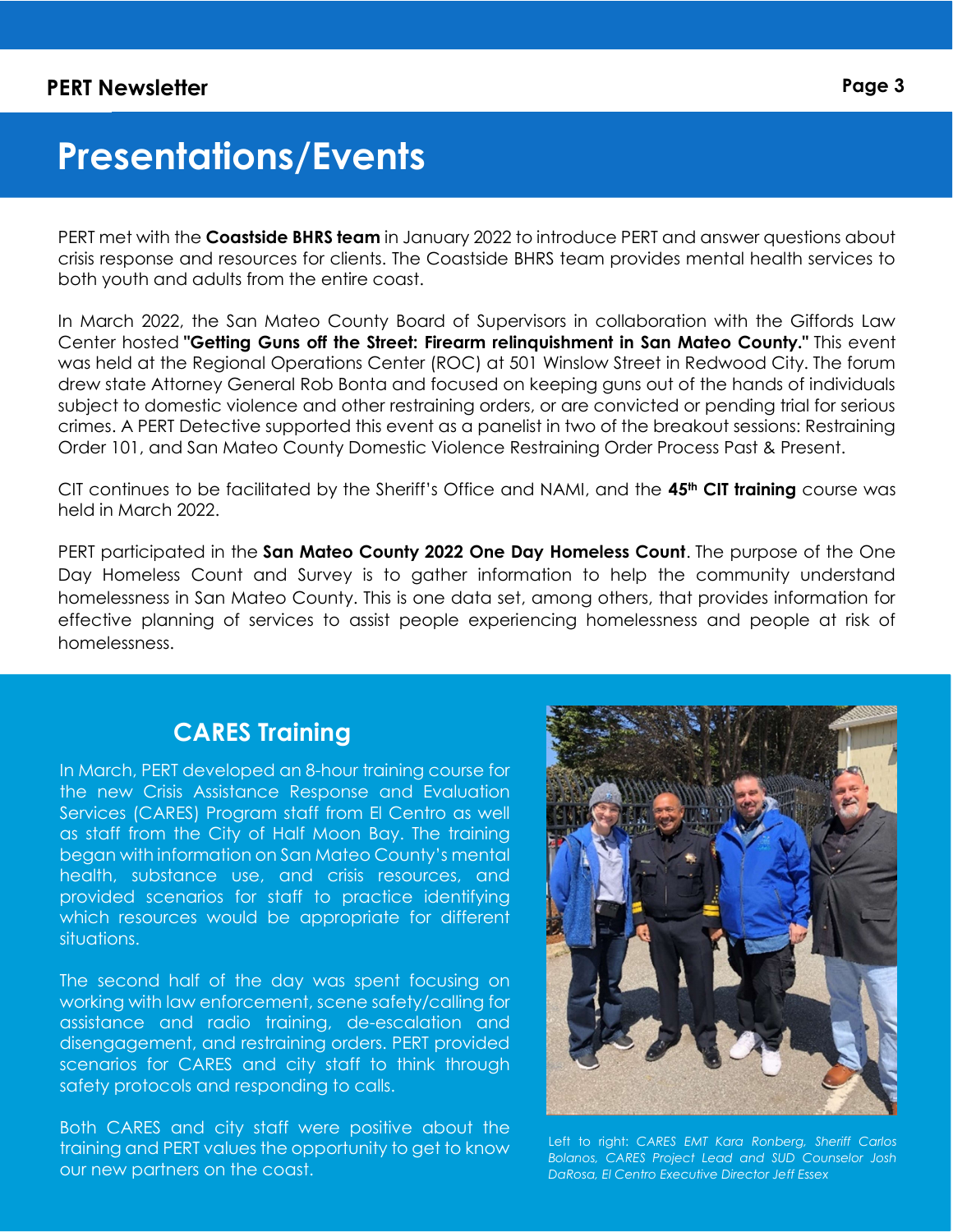#### PERT Newsletter Performance of the Page 4

### Resources



ACCESS Call Center is the gateway for mental health and/or substance use services for San Mateo County residents who have Medi-Cal, are Medi-Cal eligible, or are uninsured. Services are provided to children, youth, families, adults, and older adults for the prevention, early intervention, and treatment of mental illness and/or substance use conditions. To request services, contact ACCESS at 1-800-686-0101.

### **@naml**San Mateo County

#### NAMI San Mateo County

The National Alliance on Mental Illness (NAMI) San Mateo County offers support, education, compassion, and practical experience to anyone needing to educate themselves about mental illness and treatment for themselves or a loved one. NAMI provides education classes, presentations, and support groups to the community.

For more information, contact NAMI at www.namisanmateo.org or 650-638-0802.



### Youth Stabilization, Opportunity, and Support (SOS) Team

The Youth SOS team is a specialized mobile crisis response service for youth. It is a program of StarVista's Crisis Center in partnership with BHRS. The team is designed to respond to children and youth ages 0-25 that are experiencing an escalation of mental health/behavioral symptoms. This is a new resource that can be provided to youth and families in crisis.

To access the Youth SOS team, a community member will call StarVista's Crisis Hotline: 650- **579-0350.** The crisis line worker will begin an assessment over the phone to determine the appropriate response, and whether it needs an in-person response.

SAN MATEO COUNTY HEALTH **BEHAVIORAL HEALTH<br>& RECOVERY SERVICES** Assisted Outpatient Treatment

Assisted Outpatient Treatment (AOT) was developed in 2015 out of the County's adoption of Laura's Law (AB 1421). AOT works to engage people who are not connected to treatment.

To be eligible for AOT, a person must meet the following criteria:

- 18 years old or older, seriously mentally ill, and a San Mateo County resident
- Have a history of not following through with treatment for their mental illness, resulting in:
	- o 2 or more hospitalizations and/or incarcerations in the last 3 years
	- o Having threatened/attempted a significantly dangerous behavior toward themselves/other at least once in the last 2 years

To contact AOT, you can call 650-372-6125 or email AOT@smcgov.org.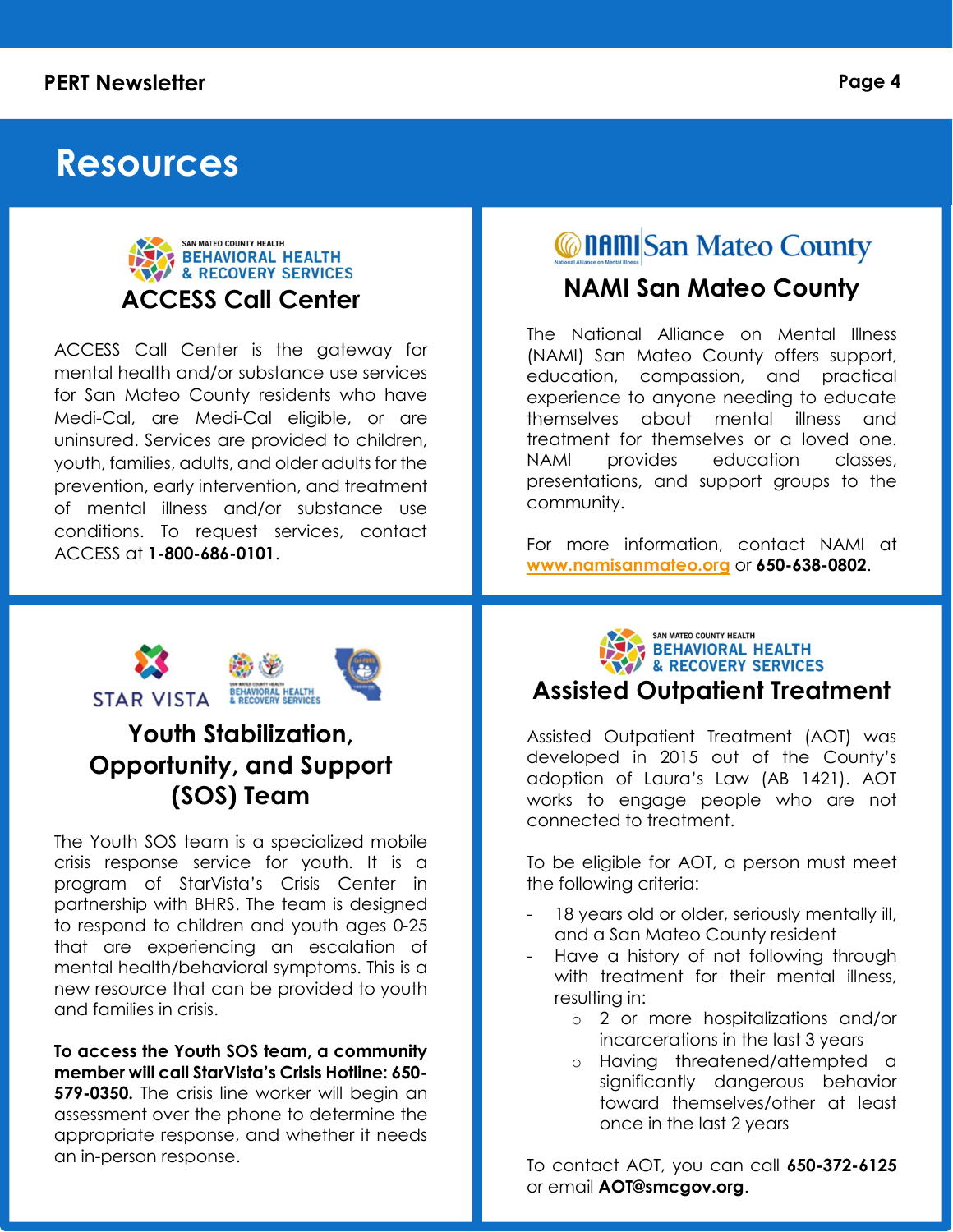#### PERT Newsletter **PERT Newsletter** Page 5

## Quarterly Statistics